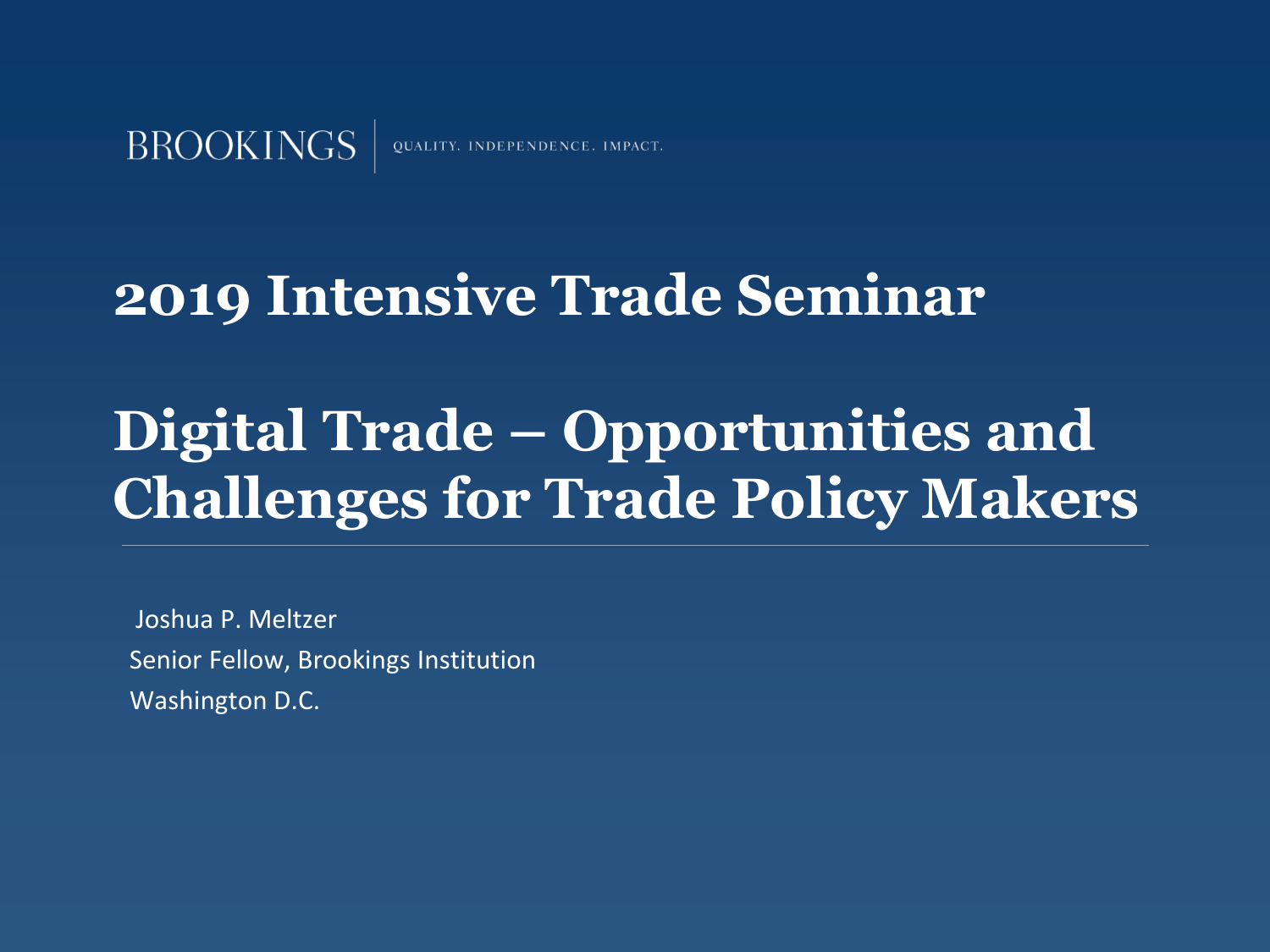## Global Digital Trends

- 3.7 billion people have access to the internet – but over 50% of the world does not have internet access
- Internet access is mobile
- Entire economies are becoming digital
- Transformation in international trade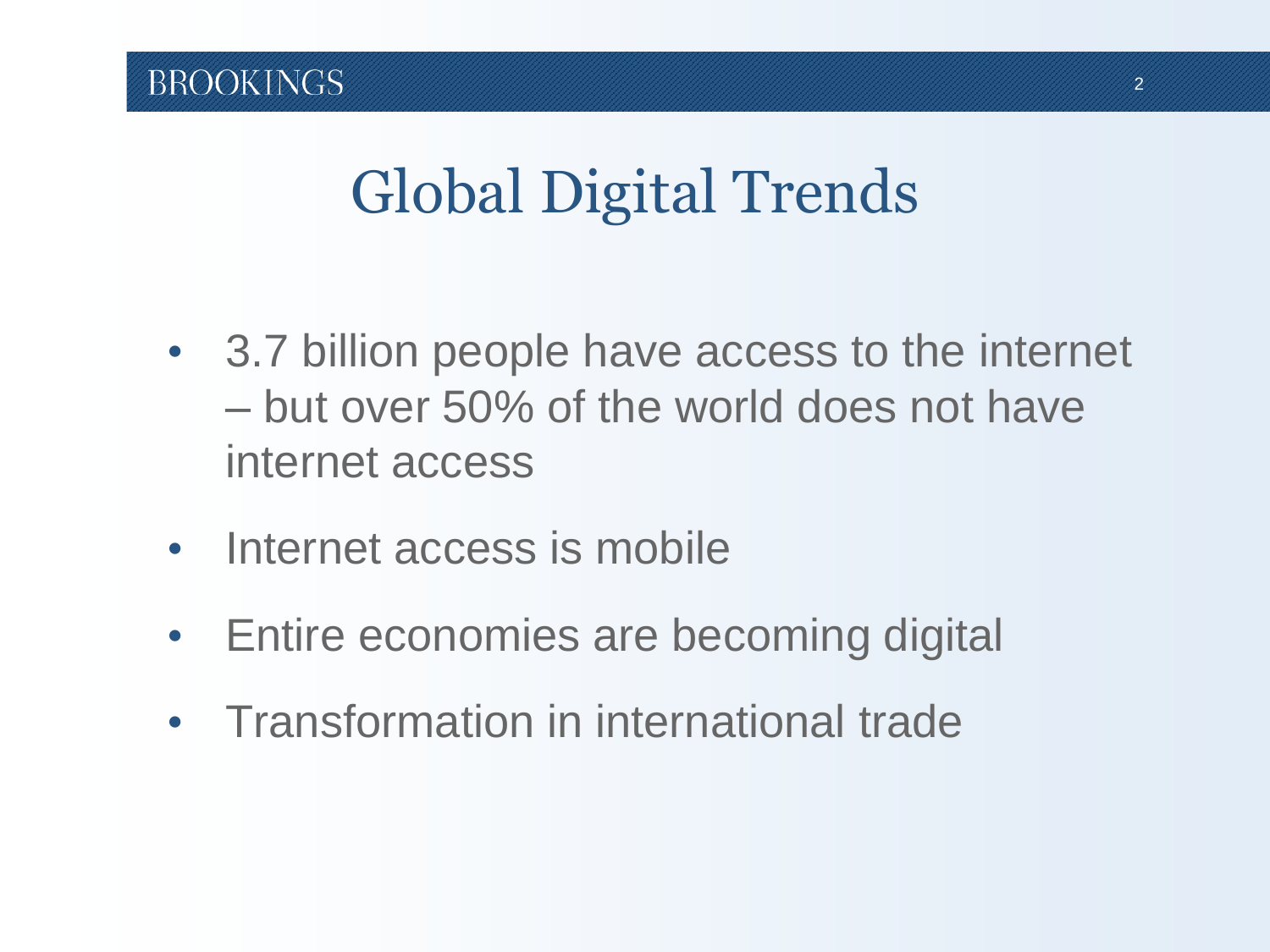## Digital Economy and Trade Opportunities

- Global data flows raised GDP by 3.5%, or ~\$2.8 trillion in 2014 and up to \$11 trillion by 2025 (McKinsey 2016)
- A 10 percent increase in internet penetration in the exporting country leads to a 1.9% increase in export (World Bank)
- Ecommerce sales was over \$25 trillion in 2015 (UNCTAD 2017)
	- ➢ 90% B2B, 10% B2C
	- ➢ Cross-border B2C was \$189bn in 2015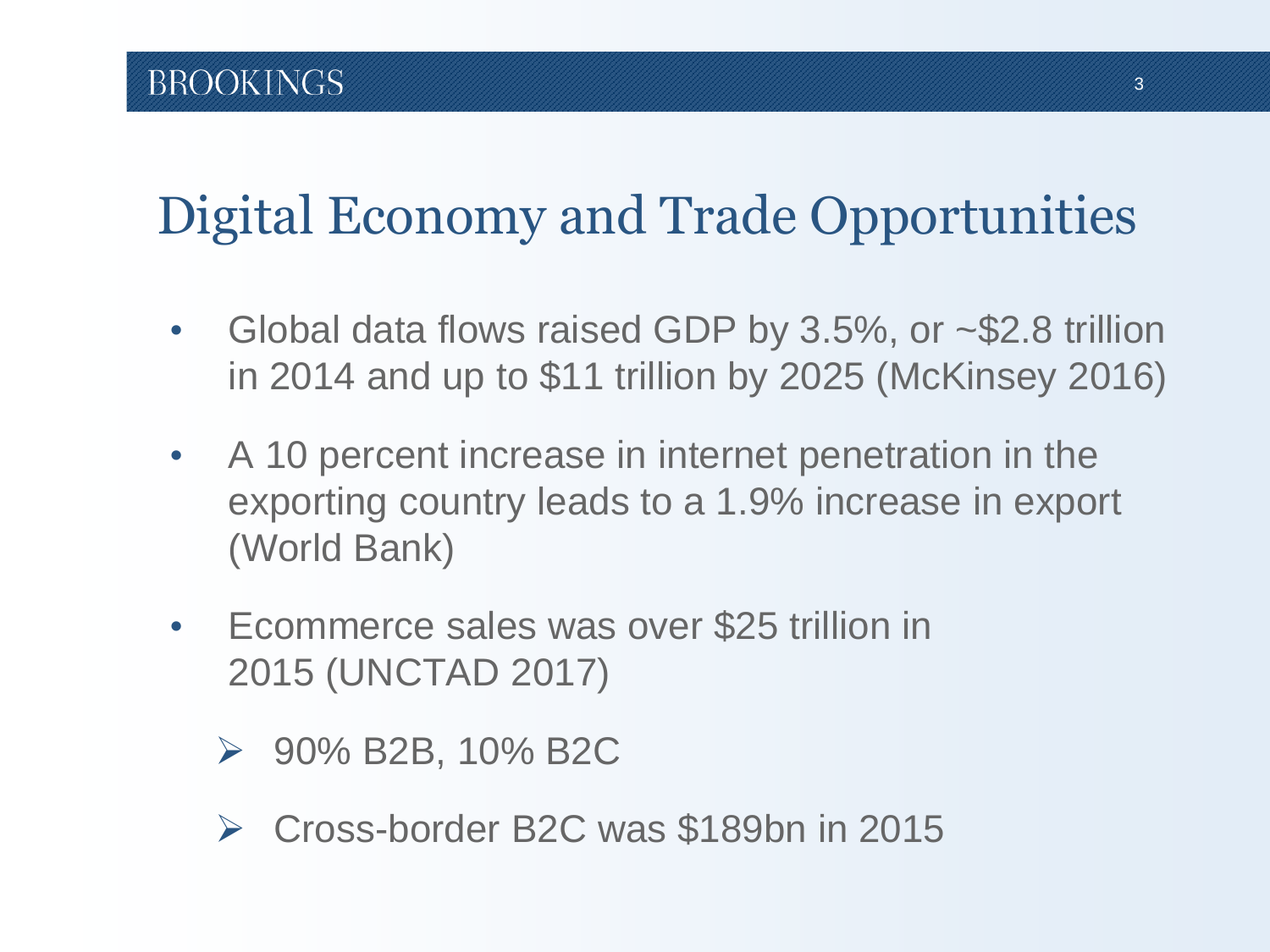### Digital Transformation of International Trade

- Platforms
- Digital Services
- Increased services value-add in manufacturing
- Global Value Chains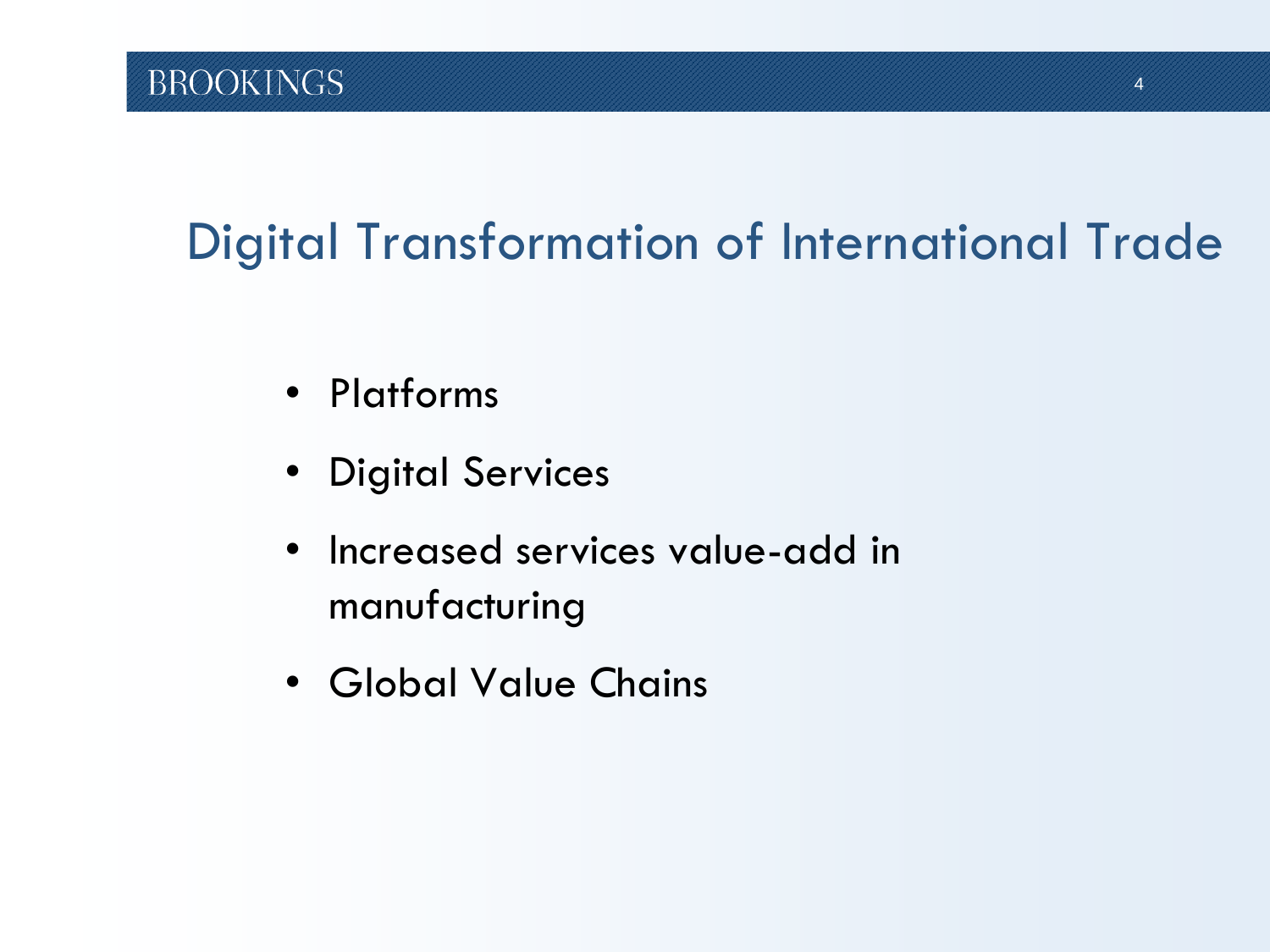# Trade over Digital Platforms

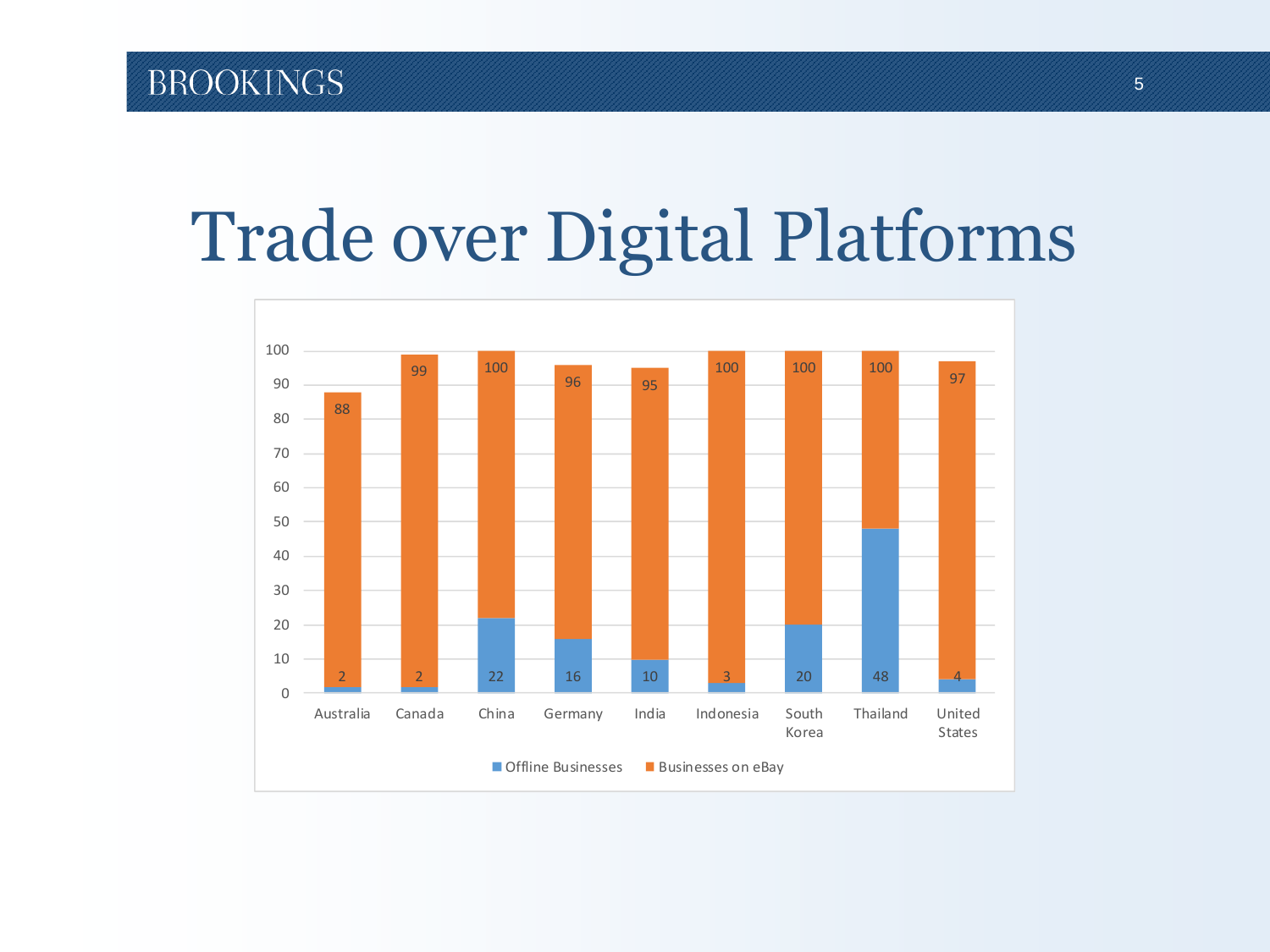#### Digitally-deliverable services

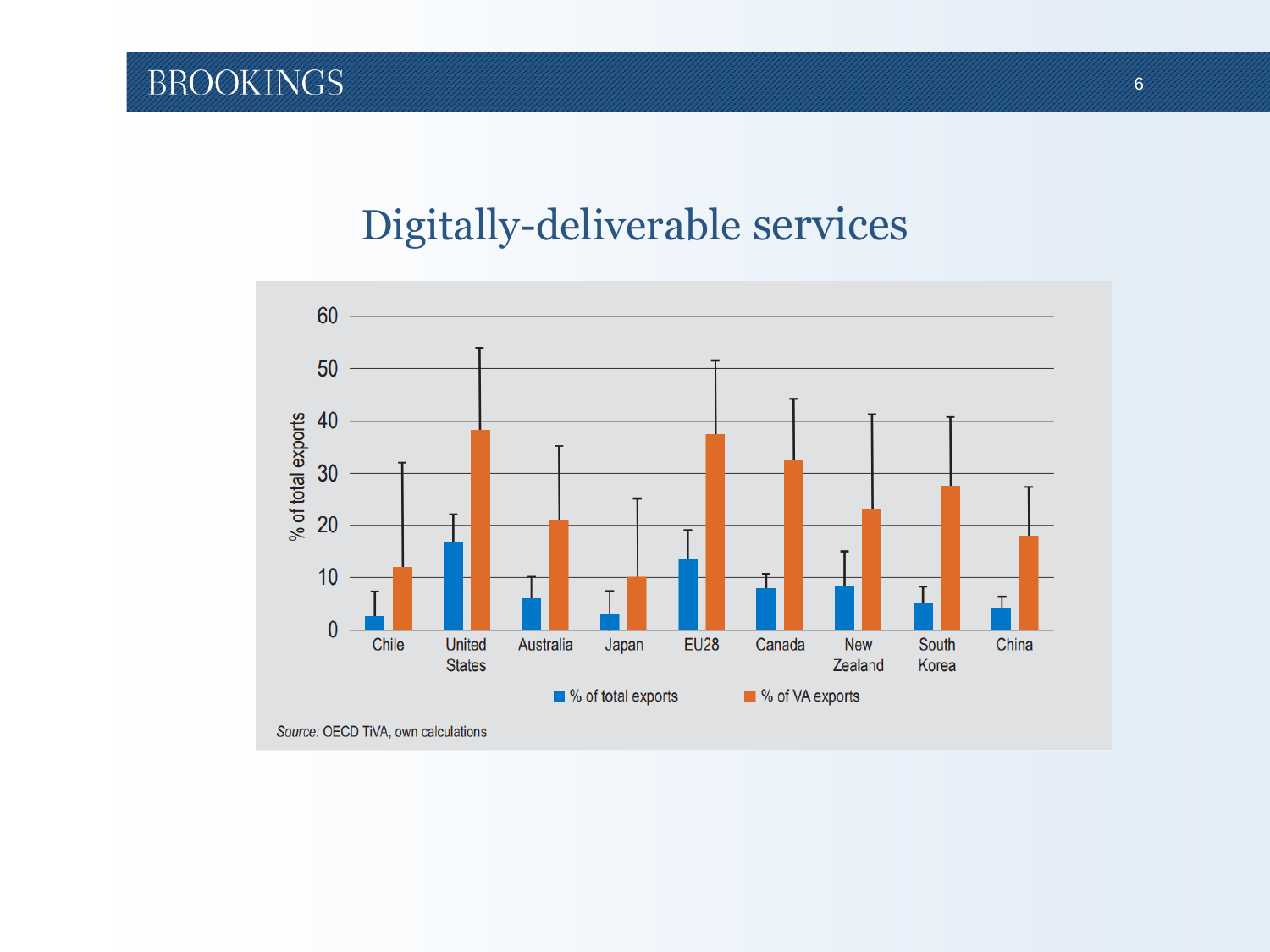

## **Data Localization Requirements**



7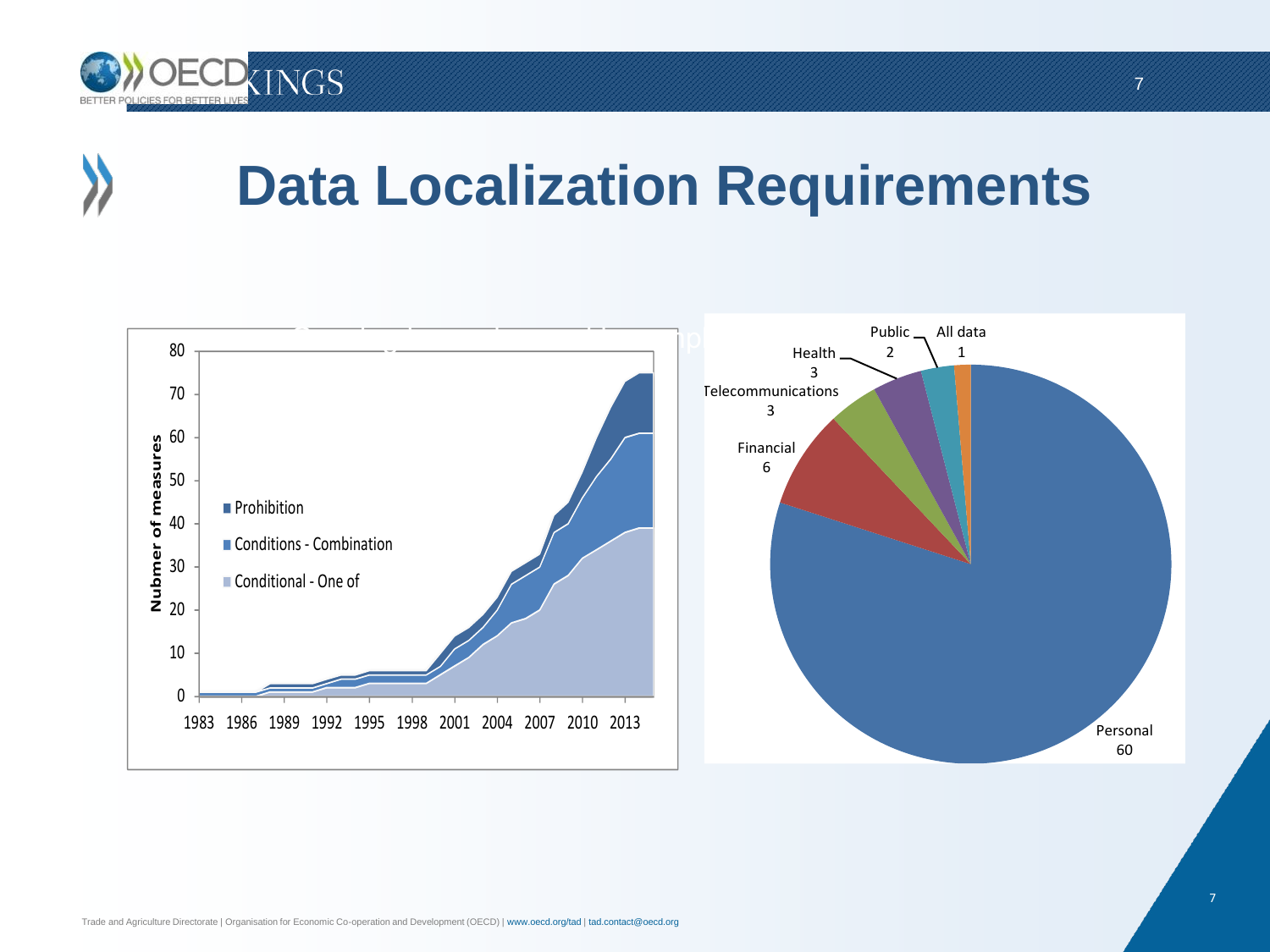## Reasons for data localization

- Privacy
- Law Enforcement
- Cybersecurity
- Censorship
- Protectionism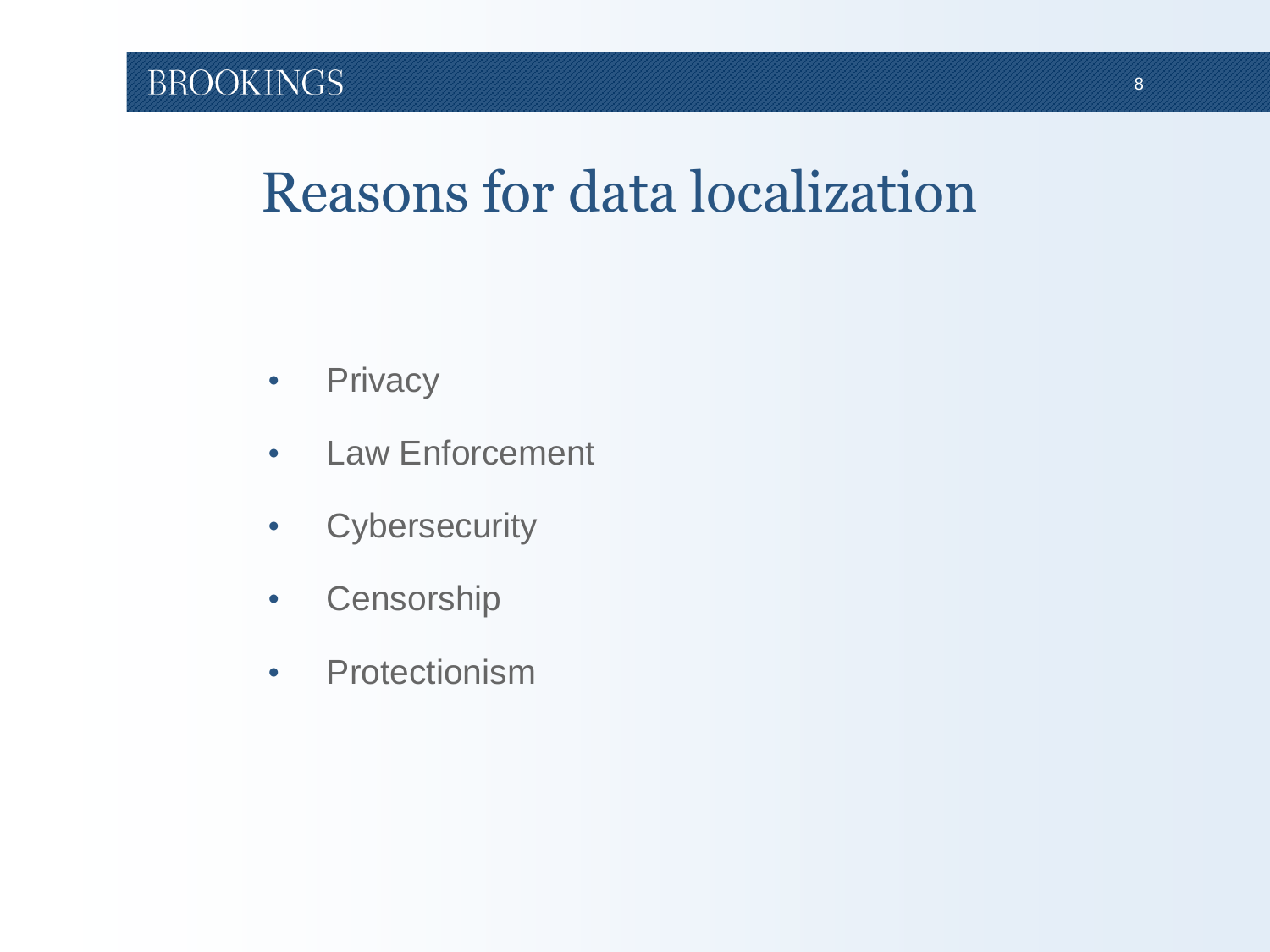## What is needed: Governing Digital Trade

- 1. A commitment to allow international data flows and no data localization.
- 2. Appropriate Exceptions for legitimate policy
- 3. Some convergence globally on appropriate regulatory standards
	- » Privacy, cybersecurity, consumer protection
- 4. Interoperability mechanisms
	- » e.g. Privacy Shield, APEC CBPR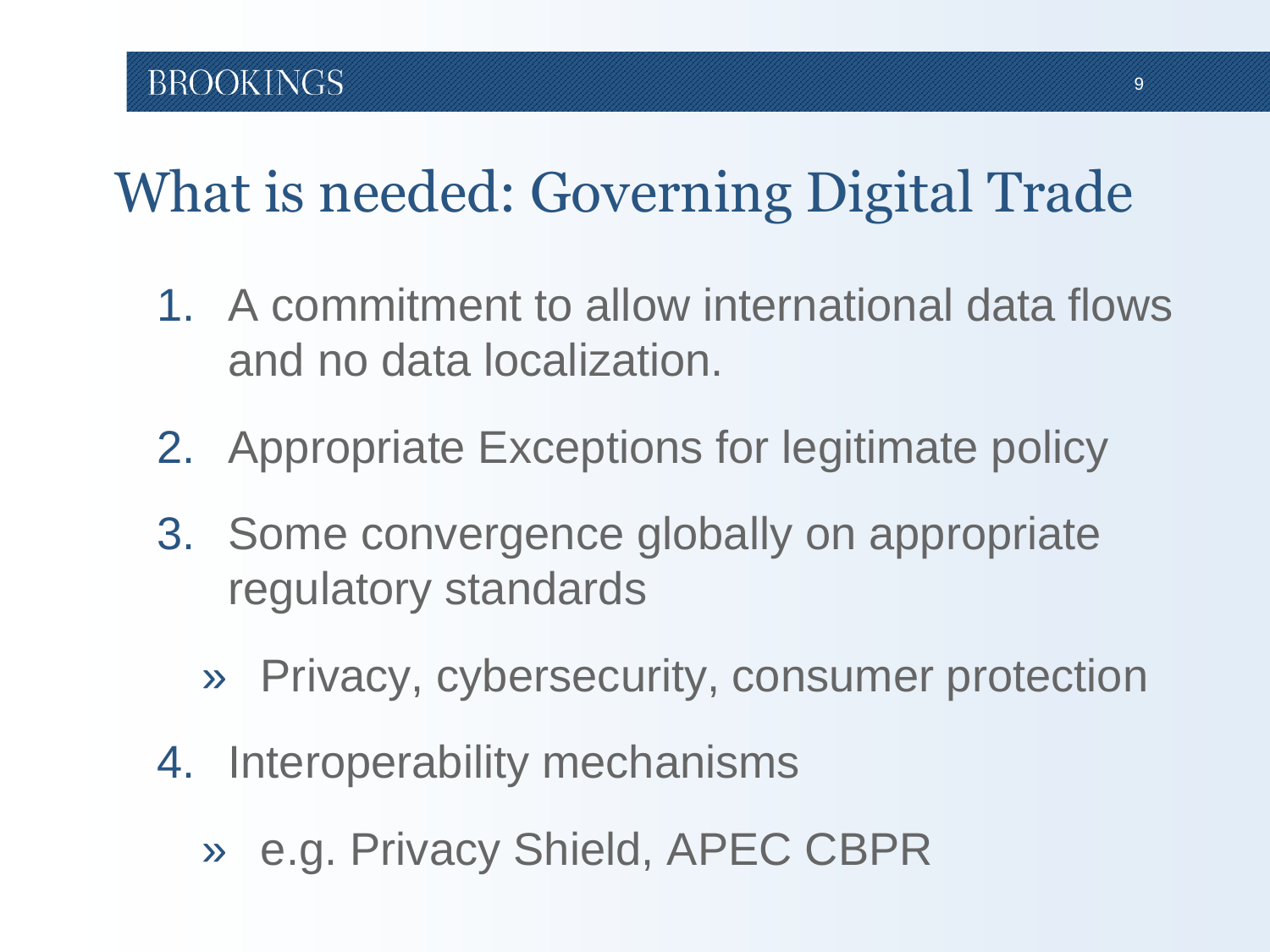## 1. Commitment to Global Data Flows

#### CPTPP and USMCA

• Financial services included in USMCA

#### W<sub>I</sub>O

- GATS
	- » Technologically neutral as to delivery
	- » But need a scheduled commitment
- Annex on Telecommunications
- Understanding on Commitments in Financial **Services**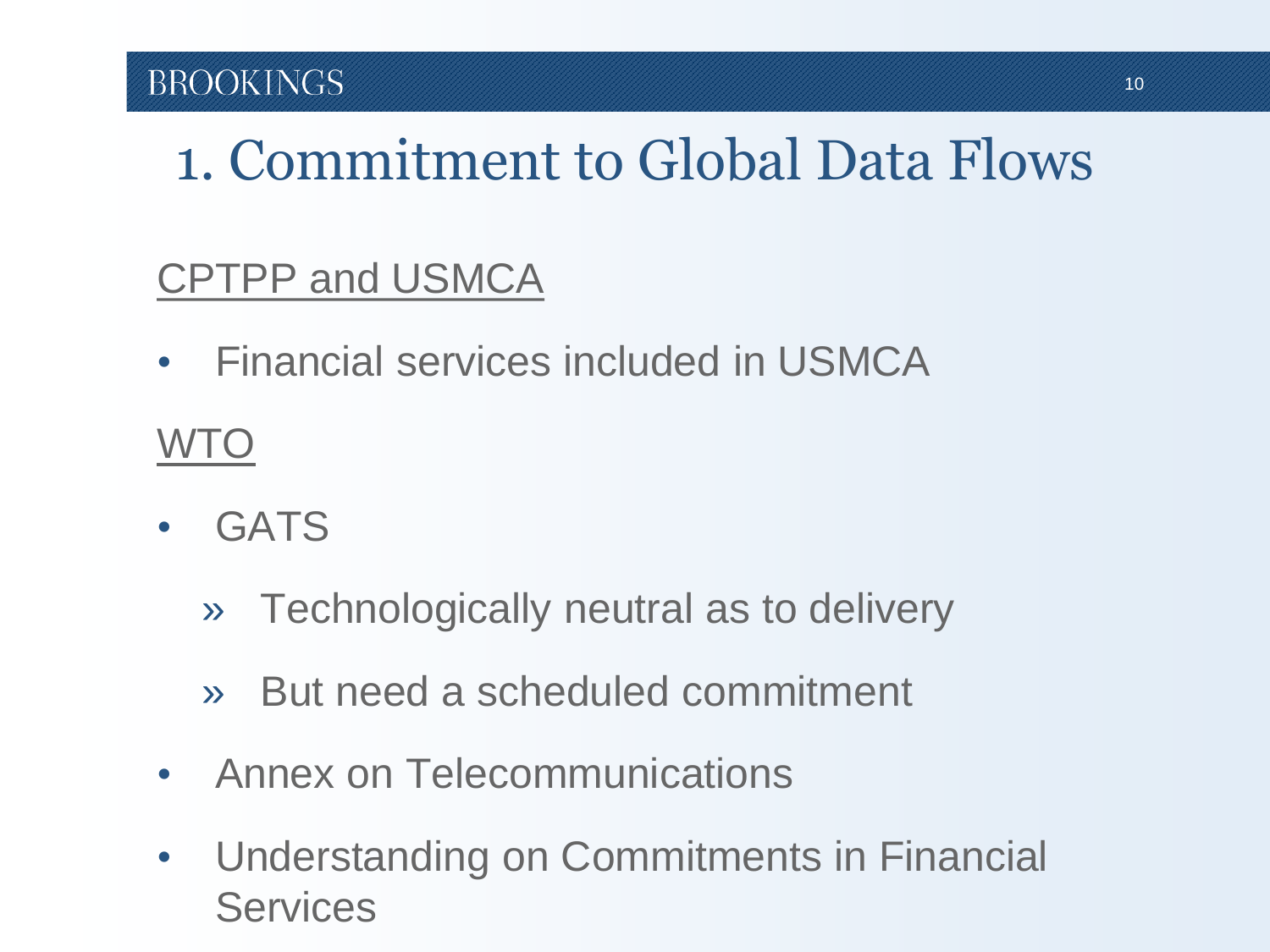## 2. Appropriate Exceptions

#### CPTPP & USMCA

- Data flow commitment subject to GATS Article XIV style exception
- CPTPP exception for financial services information WTO
- GATS Article XIV
	- » Necessity test less trade restrictive alternative?
- Prudential exception for financial services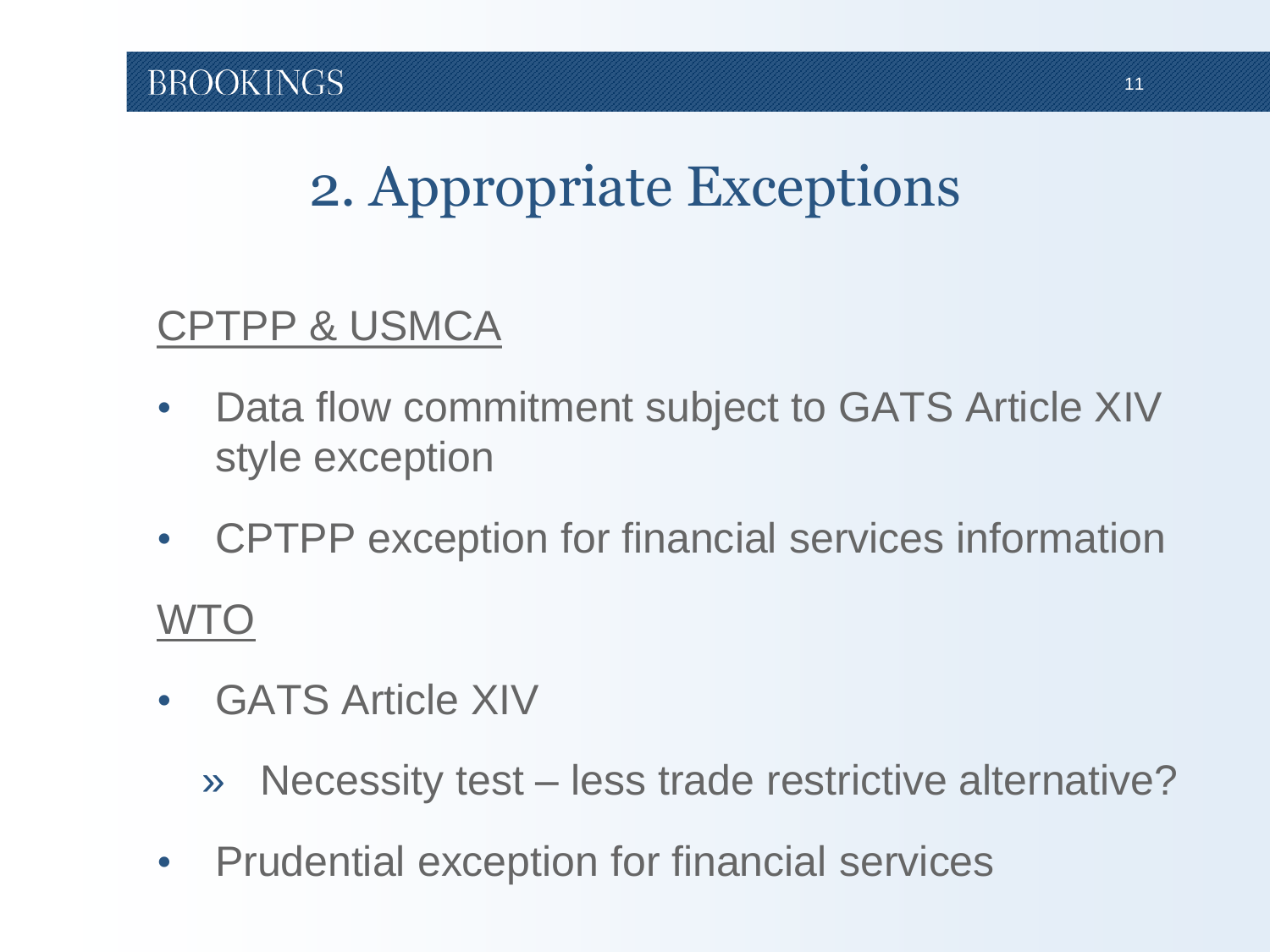#### 3. Convergence on global standards

#### **Privacy**

- **OECD 2013**
- APEC Privacy Framework

#### **Cybersecurity**

• ISO/IEC 27000 cyber and information security standards

#### USMCA

- » Must have privacy protection, and
- » take into account "the principles and guidelines of relevant international bodies, including the APEC Privacy Framework and the OECD Privacy Guidelines